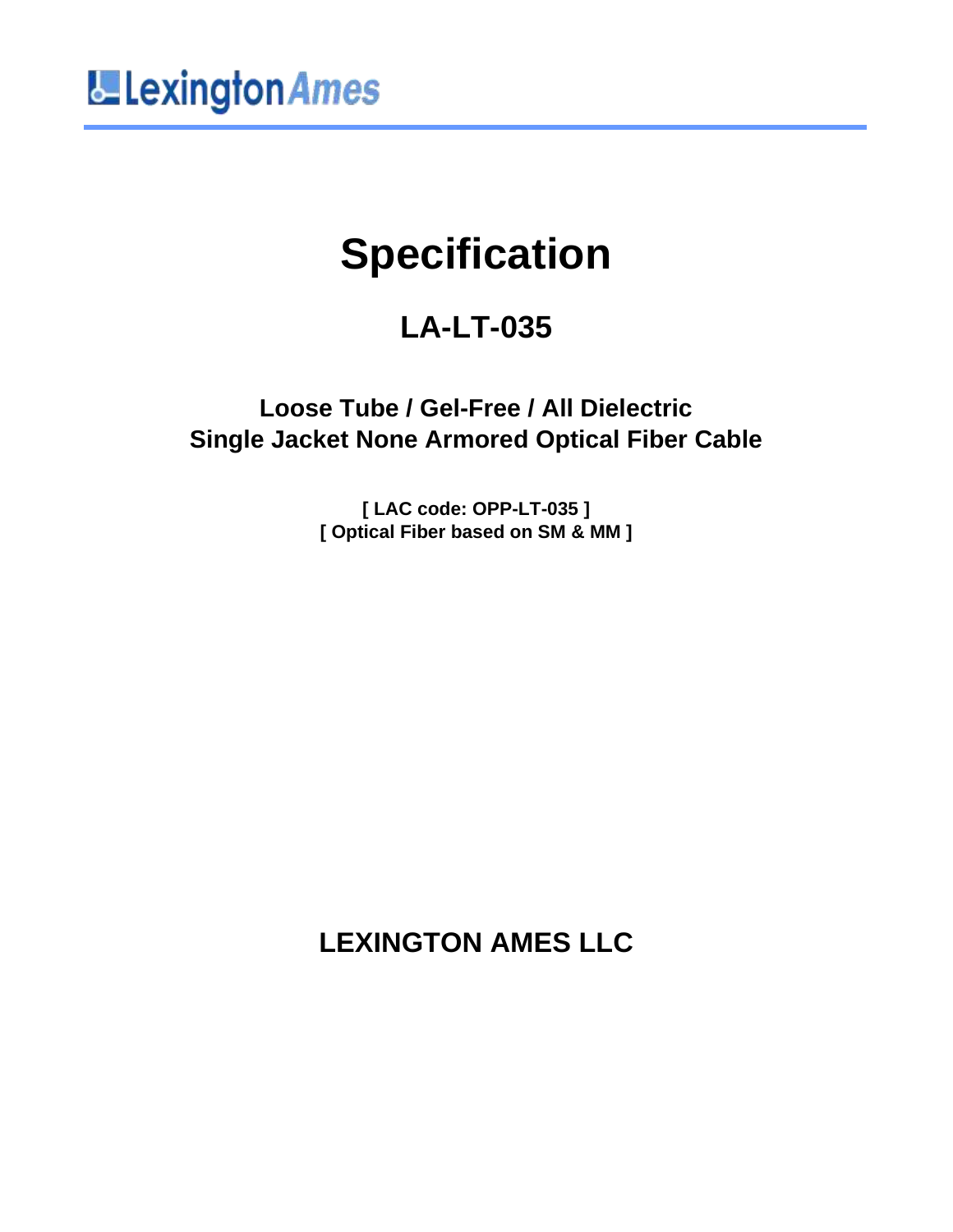

#### **1. Scope**

**1.1** Application

This specification covers the general requirements for the optical fiber telecom. The cable intended for outdoor applications.

**1.2** Cable Description

The cable core consists of color coded fibers, dry water swellable material, color coded loose tubes, PE filler (if necessary), SZ-stranded around the dielectric central strength member with water blocking yarn(s).

#### **All Dielectric / Single Jacket**

The cable structure is completed by the application of a core wrapping tape, auxiliary strength member if necessary, which with the core, are covered by an outer PE jacket.

#### **2. Optical Fiber**

**2.1** Construction of the fibers



- **2.2** The operating wavelength region of single-mode is around 1310 & 1550nm.
- **2.3** Material of the Fibers

The fiber shall be made from high grade silica glasses and the coating shall be made from UV curable acrylate material. A protective UV cured acrylate coating shall be applied over the fiber cladding and it shall be able to removed mechanically or chemically.

- Core : Silica (SiO2) Doped with Germanium Dioxide (GeO2)
- Cladding : Silica (SiO2)
- Coating : Dual Layers of UV curable acrylate (or equivalent)

**2.4** Environmental conditions; up to 100 % non-condensing humidity

- Operation : 40 to 158 °F (- 40 to 70 °C)
- Installation : 22 to 158  $\degree$ F (- 30 to 70  $\degree$ C)
- Storage : 40 to 158 °F (- 40 to 70 °C)
- **2.5** The optical, geometrical and mechanical performance of the optical fiber shall be in accordance with Table 1 (below).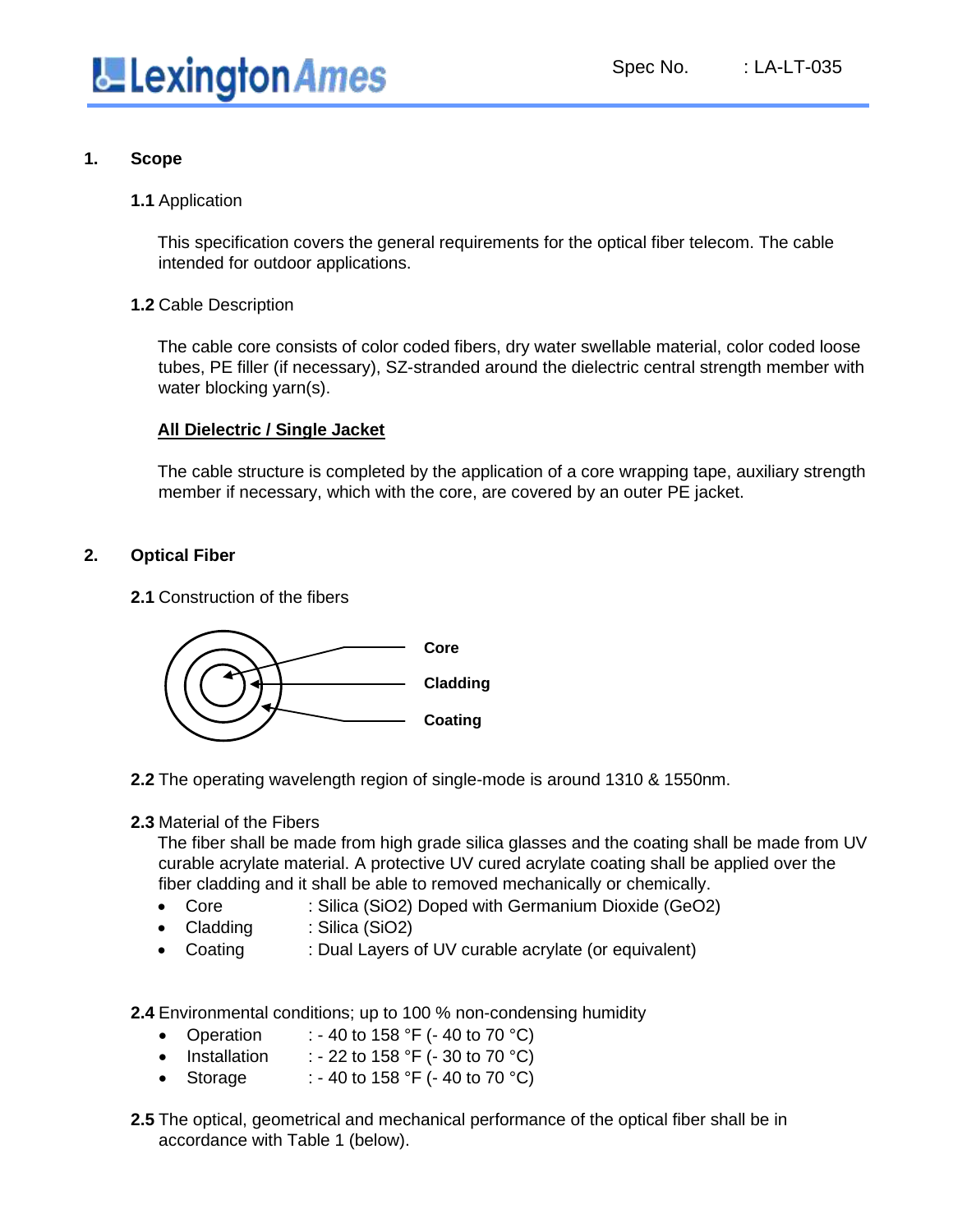#### Table 1-1. Characteristics for Single mode ITU-T G.652D Type fiber (The optical, geometrical, and mechanical performance)

| <b>Items</b>                               | <b>Unit</b>            | <b>Specification</b>                          |               |               |
|--------------------------------------------|------------------------|-----------------------------------------------|---------------|---------------|
| Type of Fiber                              |                        | G.652D                                        | G.657A1       | G.657A2       |
| Mode Field Diameter @1310nm                | μm                     | $9.2 \pm 0.4$                                 | $8.9 \pm 0.4$ | $8.6 \pm 0.4$ |
| Mode Field Concentricity Error             | μm                     | $\leq 0.8$                                    |               |               |
| <b>Cladding Diameter</b>                   | μm                     | $125 \pm 1.0$                                 |               |               |
| <b>Cladding Non-circularity</b>            | %                      | $≤ 1.0$                                       |               |               |
| Transmission wavelength                    | nm                     | 1310, 1550                                    |               |               |
| Attenuation (Max. 288C)                    | dB/km                  | ≤ 0.35 $@$ 1310 nm<br>≤ 0.25 $@$ 1550 nm      |               |               |
| Attenuation (Max. 576C)                    | dB/km                  | ≤ 0.40 $@$ 1310 nm<br>≤ 0.30 $@$ 1550 nm      |               |               |
| Zero Dispersion Wavelength                 | nm                     | $1300 - 1324$                                 |               |               |
| <b>Chromatic Dispersion</b>                | ps/nm.km               | $\leq$ 3.2 @ 1290 ~ 1330 nm<br>≤ 18 @ 1550 nm |               |               |
| Zero Dispersion Slope                      | ps/nm <sup>2</sup> /km | $\leq 0.092$                                  |               |               |
| PMD Coefficient (PMDQ)<br>$(M=20, Q=0.01)$ | ps/km <sup>1/2</sup>   | $\leq 0.2$                                    |               |               |
| Proof Test (Nom.)                          | kpsi                   | 100                                           |               |               |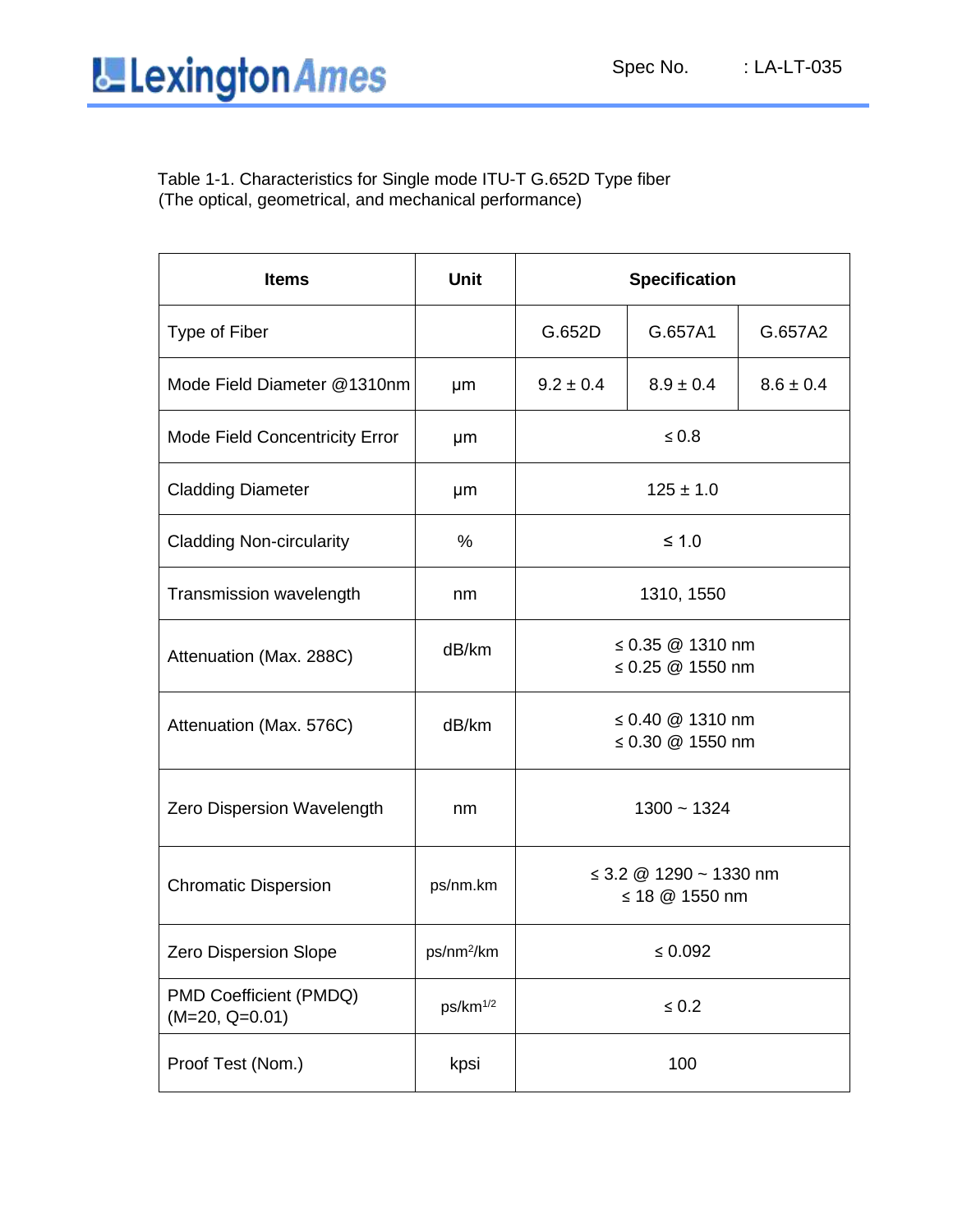

Table 1-2. Characteristics for Multi mode Type fiber (The optical, geometrical, and mechanical performance)

| <b>Items</b>                                | <b>Unit</b> | <b>Specification</b>                      |                                   |  |
|---------------------------------------------|-------------|-------------------------------------------|-----------------------------------|--|
| Type of Fiber                               |             | OM1 (62.5/125 MM)                         | OM2 (50/125 MM)                   |  |
| Attenuation co-efficient                    | dB/km       | ≤ 3.5 @ 850 nm<br>≤ 1.0 @ 1300 nm         | ≤ 3.5 @ 850 nm<br>≤ 1.0 @ 1300 nm |  |
| <b>Bandwidth</b>                            | MHz.km      | $\geq 200$ @ 850nm<br>$\geq 500$ @ 1300nm | ≥ 400 @ 850nm<br>≥ 600 @ 1300nm   |  |
| <b>Numerical Aperture</b>                   |             | $0.275 \pm 0.015$                         | $0.200 \pm 0.015$                 |  |
| <b>Core Diameter</b>                        | μm          | $62.5 \pm 3.0$                            | $50 \pm 3.0$                      |  |
| Core-cladding<br><b>Concentricity Error</b> | μm          | $\leq 3.0$                                | $\leq 3.0$                        |  |
| <b>Cladding Diameter</b>                    | μm          | $125 \pm 2.0$                             | $125 \pm 2.0$                     |  |
| <b>Cladding Non-circularity</b>             | $\%$        | $\leq 2.0$                                | $\leq 2.0$                        |  |
| <b>Coating Diameter</b>                     | μm          | $245 \pm 15$                              | $245 \pm 15$                      |  |
| <b>Coating Non-circularity</b>              | $\%$        | $\leq 6.0$                                | $\leq 6.0$                        |  |
| Proof test (Nom)                            | kpsi        | 100                                       | 100                               |  |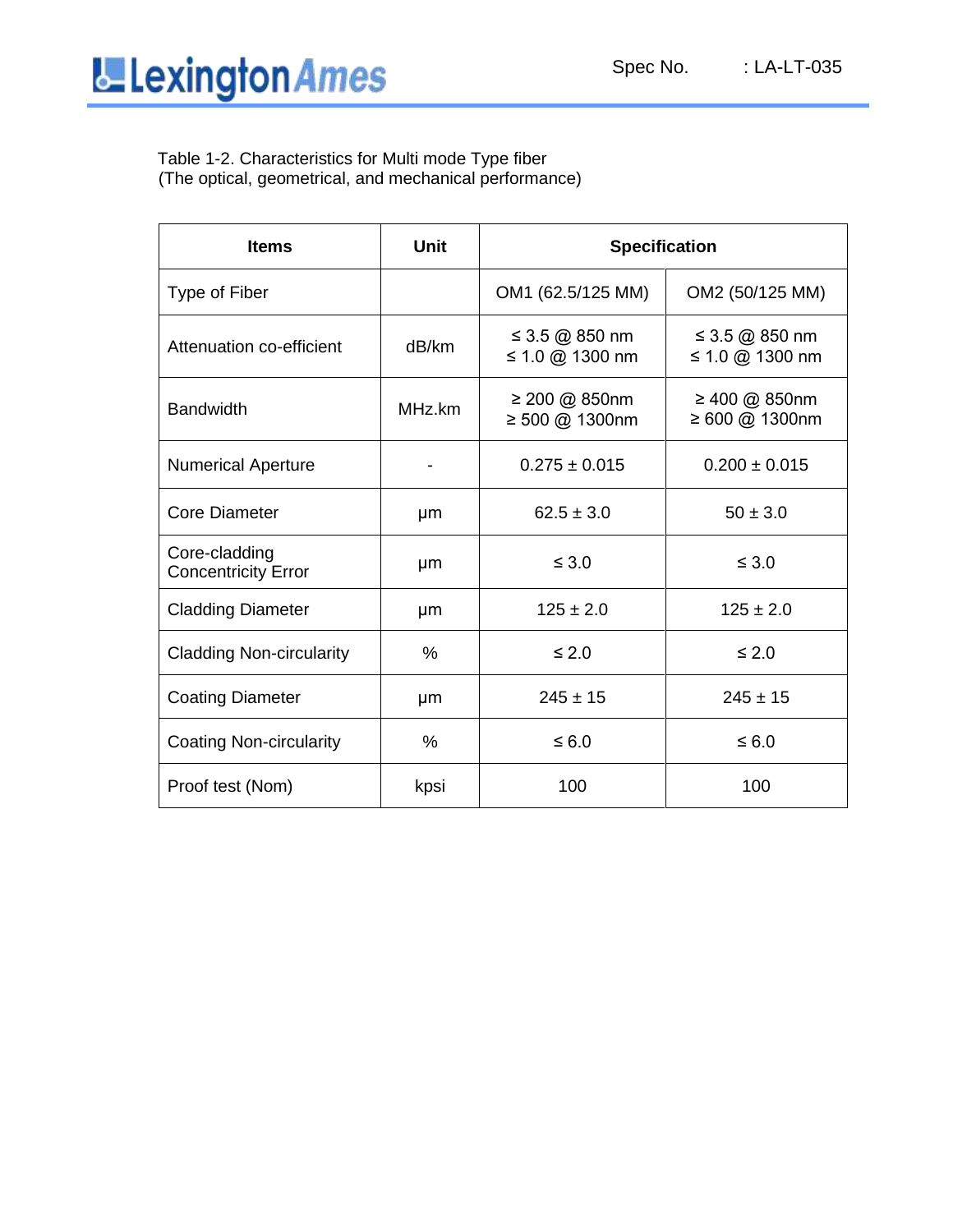Table 1-3. Characteristics for Multi mode Type fiber for 10G grade (The optical, geometrical, and mechanical performance)

| <b>Items</b>                                       | <b>Unit</b>   | <b>Specification</b>              |                                   |  |
|----------------------------------------------------|---------------|-----------------------------------|-----------------------------------|--|
| Type of Fiber                                      |               | OM3 (50/125 MM)                   | OM4 (50/125 MM)                   |  |
| Attenuation co-efficient                           | dB/km         | ≤ 3.0 @ 850 nm<br>≤ 1.0 @ 1300 nm | ≤ 3.0 @ 850 nm<br>≤ 1.0 @ 1300 nm |  |
| <b>OFL Bandwidth</b>                               | MHz.km        | ≥ 1500 @ 850nm<br>≥ 500 @ 1300nm  | ≥ 3500 @ 850nm<br>≥ 500 @ 1300nm  |  |
| <b>Effective Modal Bandwidth</b>                   | MHz.km        | ≥ 2000 @ 850nm                    | ≥ 4700 @ 850nm                    |  |
| Transmission link length<br>for 10Gbps Ethernet SX | m             | 300 @ 850nm                       | 550 @ 850nm                       |  |
| <b>Numerical Aperture</b>                          |               | $0.200 \pm 0.015$                 | $0.200 \pm 0.015$                 |  |
| <b>Core Diameter</b>                               | μm            | $50 \pm 3.0$                      | $50 \pm 3.0$                      |  |
| Core-cladding<br><b>Concentricity Error</b>        | µm            | $\leq 3.0$                        | $\leq 3.0$                        |  |
| <b>Cladding Diameter</b>                           | µm            | $125 \pm 2.0$                     | $125 \pm 2.0$                     |  |
| <b>Cladding Non-circularity</b>                    | $\%$          | $\leq 2.0$                        | $\leq 2.0$                        |  |
| <b>Coating Diameter</b>                            | μm            | $245 \pm 15$                      | $245 \pm 15$                      |  |
| <b>Coating Non-circularity</b>                     | $\frac{0}{0}$ | $\leq 6.0$                        | $\leq 6.0$                        |  |
| Proof test (Nom)                                   | kpsi          | 100                               | 100                               |  |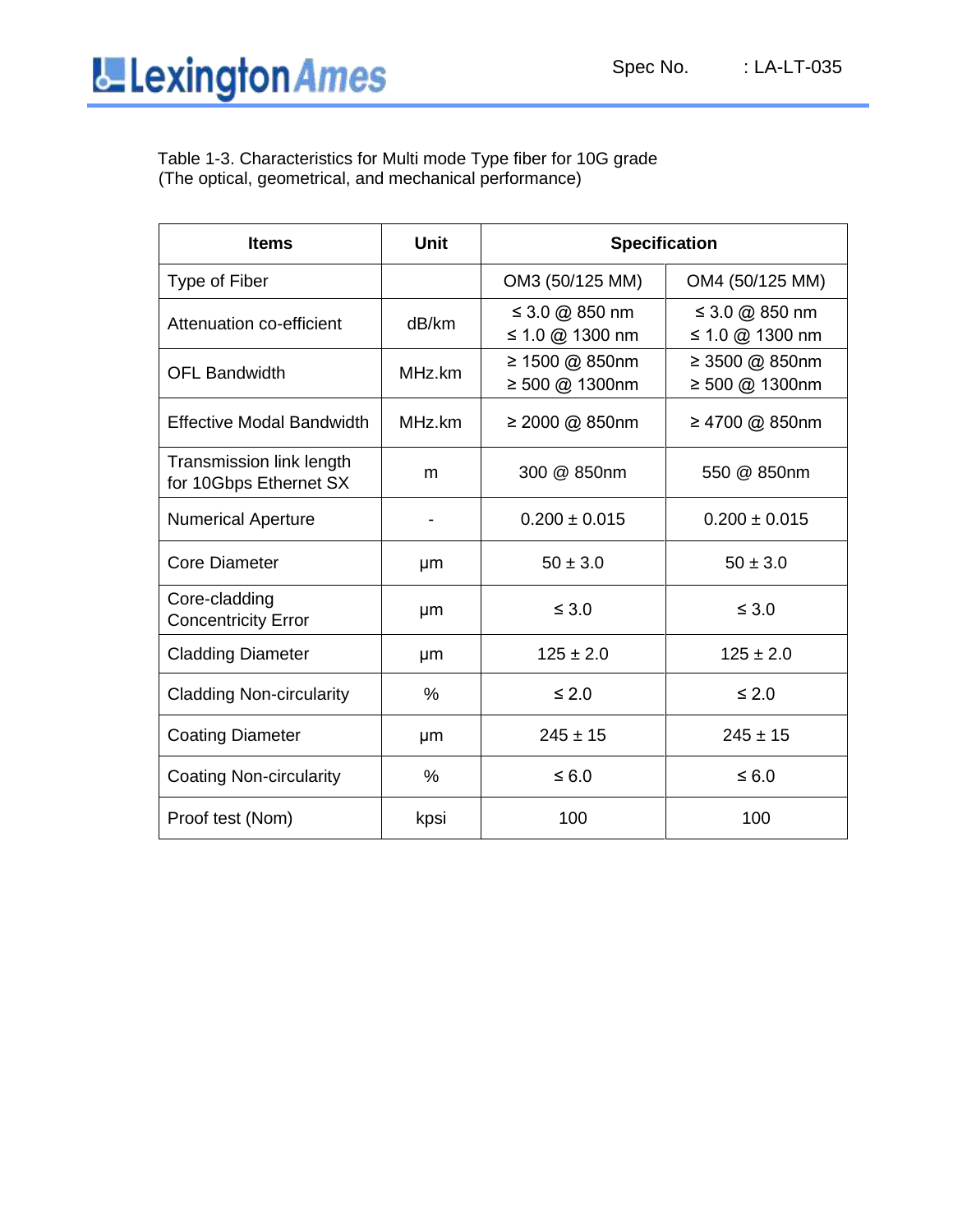

#### **3. Cable Construction**

**3.1** The construction of the cable shall be in accordance with Table 2 (below).

Table 2. Construction of the cable

| <b>Items</b>                   | <b>Description</b>                                                                                                                        |
|--------------------------------|-------------------------------------------------------------------------------------------------------------------------------------------|
| Fiber Type                     | See Table 1                                                                                                                               |
| No. of Fibers                  | Max. 576C                                                                                                                                 |
| Loose buffer tube              | Made of PBTP (Polybutylene Terephthalate) or PP                                                                                           |
| No. of fiber per tube          | 12 (Max. 288C); 24 (Max. 576C)                                                                                                            |
| Filler                         | Natural color PE rod(s). If necessary, the PE filler(s) shall<br>be used for circular-section core(s) (for better core<br>configuration). |
| <b>Central Strength Member</b> | FRP (PE coating if necessary)                                                                                                             |
| Water blocking material        | Water blocking yarn(s) or tape<br>(to prevent the ingress of water)                                                                       |
| S-Z Stranding<br>(Cable Core)  | The required numbers of loose tube and filler rod are S-Z<br>stranded tightly around the CSM.                                             |
| Core wrapping tape             | Water blocking tape                                                                                                                       |
| Rip cord                       | Two ripcords (for easy cable entry)                                                                                                       |
| Outer Jacket                   | <b>Black colored MDPE</b>                                                                                                                 |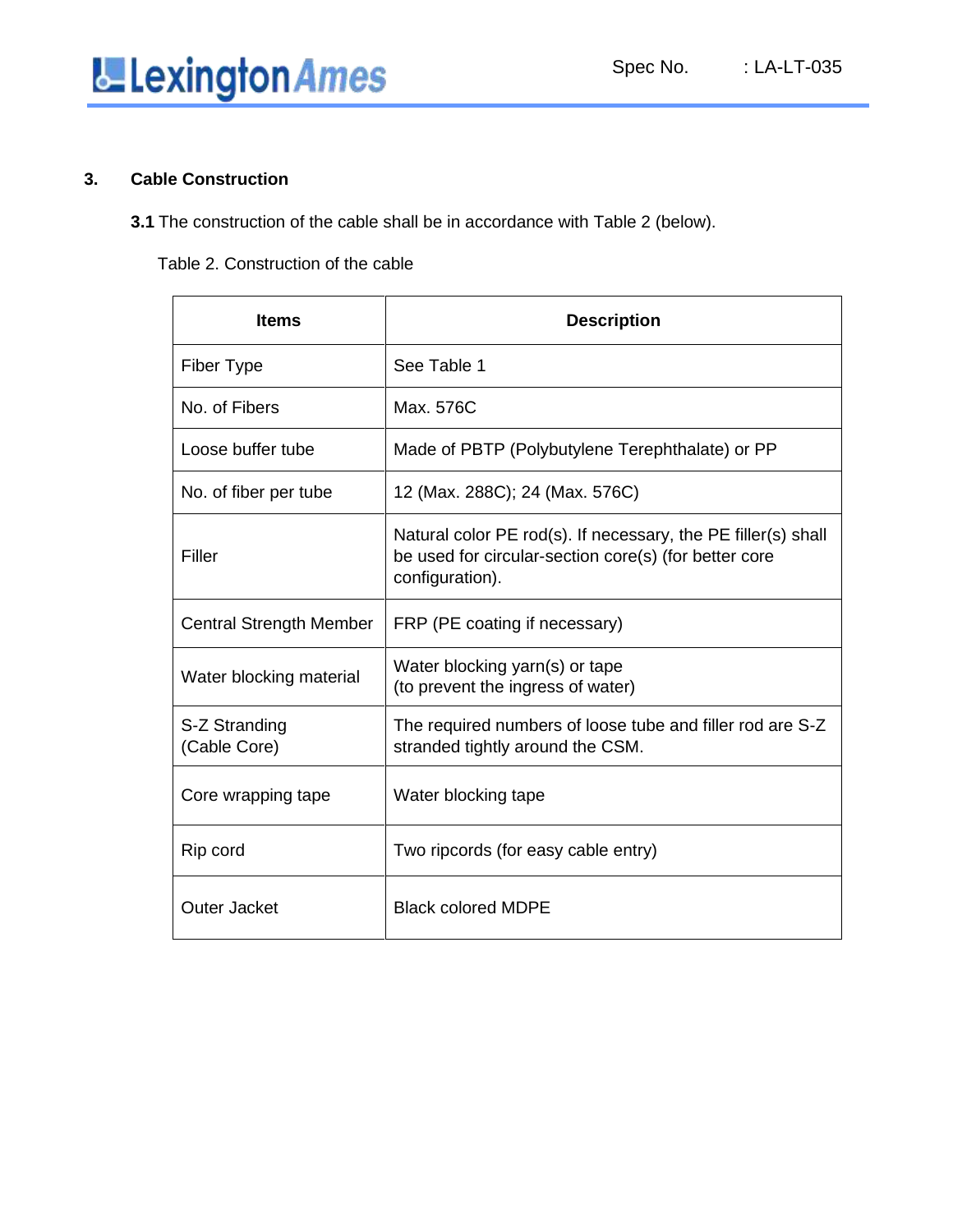

#### **4. Fiber & Loose tube Identification**

**4.1** The color code of the loose tubes and the individual fibers within each loose tube shall be accordance with Table 3 (below).

| <b>No</b>      | Color        | <b>No</b> | Color                        |
|----------------|--------------|-----------|------------------------------|
| 1              | <b>Blue</b>  | 13        | Blue + Single dot marking    |
| $\overline{2}$ | Orange       | 14        | Orange + Single dot marking  |
| 3              | Green        | 15        | Green + Single dot marking   |
| 4              | <b>Brown</b> | 16        | Brown + Single dot marking   |
| 5              | Gray         | 17        | Gray + Single dot marking    |
| 6              | White        | 18        | White + Single dot marking   |
| $\overline{7}$ | Red          | 19        | Red + Single dot marking     |
| 8              | <b>Black</b> | 20        | Natural + Single dot marking |
| 9              | Yellow       | 21        | Yellow + Single dot marking  |
| 10             | Violet       | 22        | Violet + Single dot marking  |
| 11             | Pink         | 23        | Pink + Single dot marking    |
| 12             | Aqua         | 24        | Aqua + Single dot marking    |

Table 3-1. Color code of the fibers & the loose buffer tubes

Table 3-2. Color code of the loose buffer tubes

| <b>No</b>      | <b>Color</b> | <b>No</b> | Color                              |
|----------------|--------------|-----------|------------------------------------|
|                | <b>Blue</b>  | 13        | Blue + Black longitudinal stripe   |
| 2              | Orange       | 14        | Orange + Black longitudinal stripe |
| 3              | Green        | 15        | Green + Black longitudinal stripe  |
| 4              | <b>Brown</b> | 16        | Brown + Black longitudinal stripe  |
| 5              | Gray         | 17        | Gray + Black longitudinal stripe   |
| 6              | White        | 18        | White + Black longitudinal stripe  |
| $\overline{7}$ | Red          | 19        | Red + Black longitudinal stripe    |
| 8              | <b>Black</b> | 20        | Black + White* longitudinal stripe |
| 9              | Yellow       | 21        | Yellow + Black longitudinal stripe |
| 10             | Violet       | 22        | Violet + Black longitudinal stripe |
| 11             | Pink         | 23        | Pink + Black longitudinal stripe   |
| 12             | Aqua         | 24        | Aqua + Black longitudinal stripe   |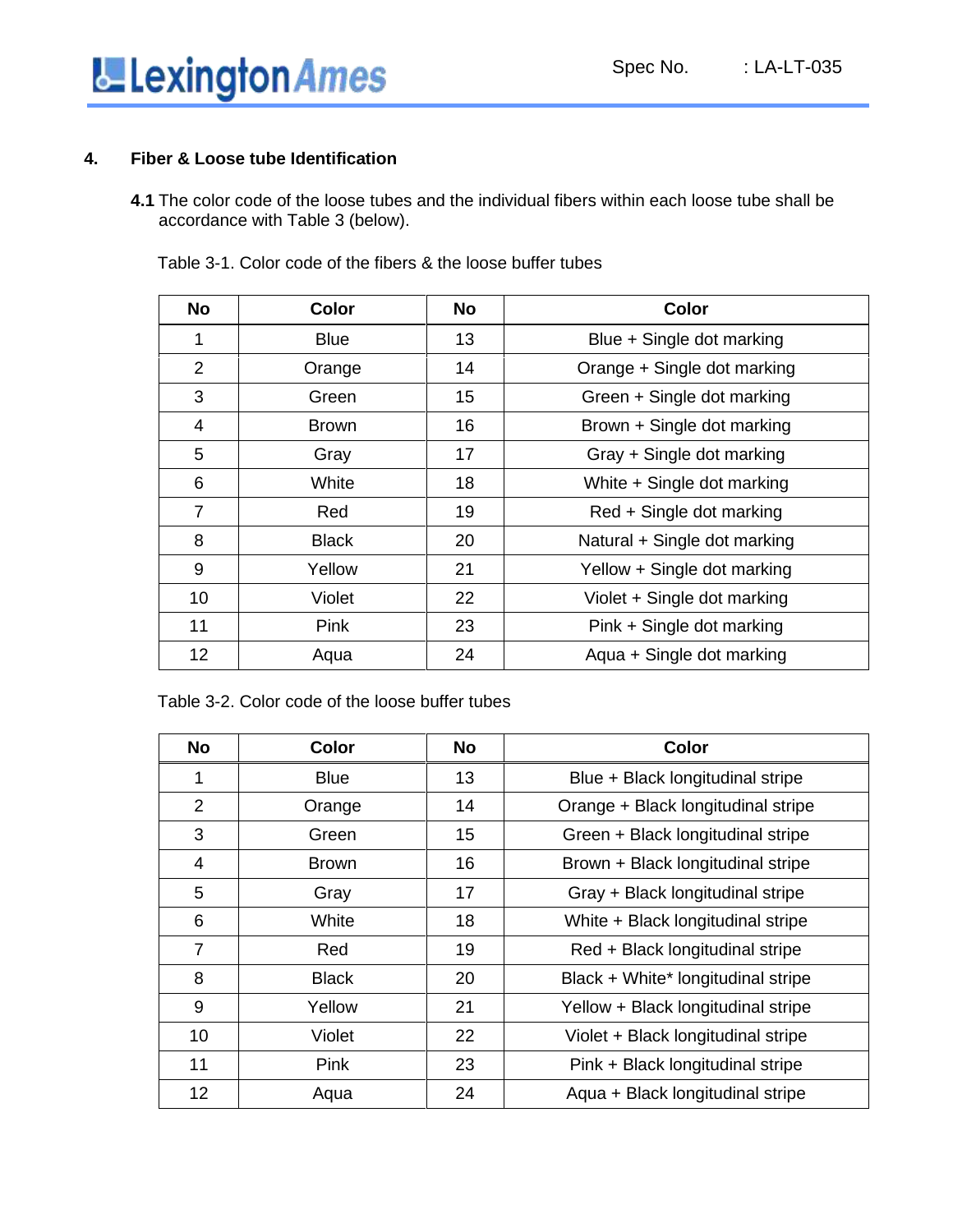

#### **5. Mechanical / Environmental Performance & Tests**

**5.1** The mechanical & environmental performance of the cable shall be in accordance with Table 4 (below). Unless otherwise specified, all attenuation measurements required in this section shall be performed at 1550 nm for single mode and at 1300 nm for multi mode fiber. The measurement equipment error can be occurred in range of 0.02dB.

| <b>Description</b><br><b>Items</b><br>$\bullet$<br>Test method: IEC 60794-1-2 Method E1<br>-. Mandrel diameter: 30D (D: cable diameter)<br>-. Applied Tensile load: 2,700N<br><b>Tensile Strength</b><br>-. Duration of loading: 60 min.<br>Acceptance criteria<br>-. Attenuation increment: ≤0.15 dB for SM; ≤0.40 dB for MM |
|-------------------------------------------------------------------------------------------------------------------------------------------------------------------------------------------------------------------------------------------------------------------------------------------------------------------------------|
|                                                                                                                                                                                                                                                                                                                               |
|                                                                                                                                                                                                                                                                                                                               |
|                                                                                                                                                                                                                                                                                                                               |
|                                                                                                                                                                                                                                                                                                                               |
|                                                                                                                                                                                                                                                                                                                               |
|                                                                                                                                                                                                                                                                                                                               |
| Test method: IEC 60794-1-2 Method E3<br>$\bullet$                                                                                                                                                                                                                                                                             |
| -. Applied load: 1,100N                                                                                                                                                                                                                                                                                                       |
| -. No of points: 1 point<br><b>Crush Resistance</b>                                                                                                                                                                                                                                                                           |
| $-$ . Plate size : 100mm x 100mm                                                                                                                                                                                                                                                                                              |
| (Compressive loading)<br>-. Duration of loading: 10min.                                                                                                                                                                                                                                                                       |
| Acceptance criteria                                                                                                                                                                                                                                                                                                           |
| -. Attenuation increment: ≤0.15 dB SM; ≤0.40 dB for MM                                                                                                                                                                                                                                                                        |
| $\bullet$<br>Test method: IEC 60794-1-2 Method E4                                                                                                                                                                                                                                                                             |
| -. Drop hammer mass: 9.8 N.M                                                                                                                                                                                                                                                                                                  |
| Impact resistance<br>-. No. of impact per point: 1 time @ 3 point                                                                                                                                                                                                                                                             |
| Acceptance criteria                                                                                                                                                                                                                                                                                                           |
| -. Attenuation increment: ≤0.15 dB SM; ≤0.40 dB for MM                                                                                                                                                                                                                                                                        |
| $\bullet$<br>Test method: IEC 60794-1-2 Method E11A                                                                                                                                                                                                                                                                           |
| -. Mandrel diameter: 20D (D: cable dia.)                                                                                                                                                                                                                                                                                      |
| -. No. of bend cycles: 4 cycles<br><b>Cable Bend</b>                                                                                                                                                                                                                                                                          |
| -. Bend angle: ±90 degree                                                                                                                                                                                                                                                                                                     |
| Acceptance criteria<br>-. Attenuation increment: ≤0.15 dB SM; ≤0.40 dB for MM                                                                                                                                                                                                                                                 |
| Test method: IEC 60794-1-2 Method E7<br>$\bullet$                                                                                                                                                                                                                                                                             |
| -. Cable twisted length: 2 m                                                                                                                                                                                                                                                                                                  |
| -. No. of twist cycles: 10 cycles                                                                                                                                                                                                                                                                                             |
| <b>Torsion</b><br>-. Twist angle: ±180 degree                                                                                                                                                                                                                                                                                 |
| Acceptance criteria                                                                                                                                                                                                                                                                                                           |
| -. Attenuation increment: ≤0.15 dB SM; ≤0.40 dB for MM                                                                                                                                                                                                                                                                        |
| Test method: IEC 60794-1-2 Method F5                                                                                                                                                                                                                                                                                          |
| -. Length of specimen: 3 m                                                                                                                                                                                                                                                                                                    |
| -. Height of pressure head: 1 m<br><b>Water Penetration</b>                                                                                                                                                                                                                                                                   |
| -. Test time: 24 h                                                                                                                                                                                                                                                                                                            |
| Acceptance criteria                                                                                                                                                                                                                                                                                                           |
| -. No leakage through the open cable end                                                                                                                                                                                                                                                                                      |
| $\bullet$<br>Test method: IEC 60794-1-2 Method F1                                                                                                                                                                                                                                                                             |
| -. Cable length: $\geq 1,000$ m                                                                                                                                                                                                                                                                                               |
| -. Test condition: ≥ 2 fibers shall be spliced                                                                                                                                                                                                                                                                                |
| -. Temperature cycling schedule                                                                                                                                                                                                                                                                                               |
| : +23°C → -40°C → +70°C → +23°C<br><b>Temperature Cycling</b>                                                                                                                                                                                                                                                                 |
| -. Soak time at each temperature : 16 h<br>-. No. of cycles: 2                                                                                                                                                                                                                                                                |
|                                                                                                                                                                                                                                                                                                                               |
| Acceptance criteria<br>-. Attenuation increment: ≤0.15 dB/km SM; ≤0.40 dB for MM                                                                                                                                                                                                                                              |

Table 4. Mechanical & Environmental Performance of the cable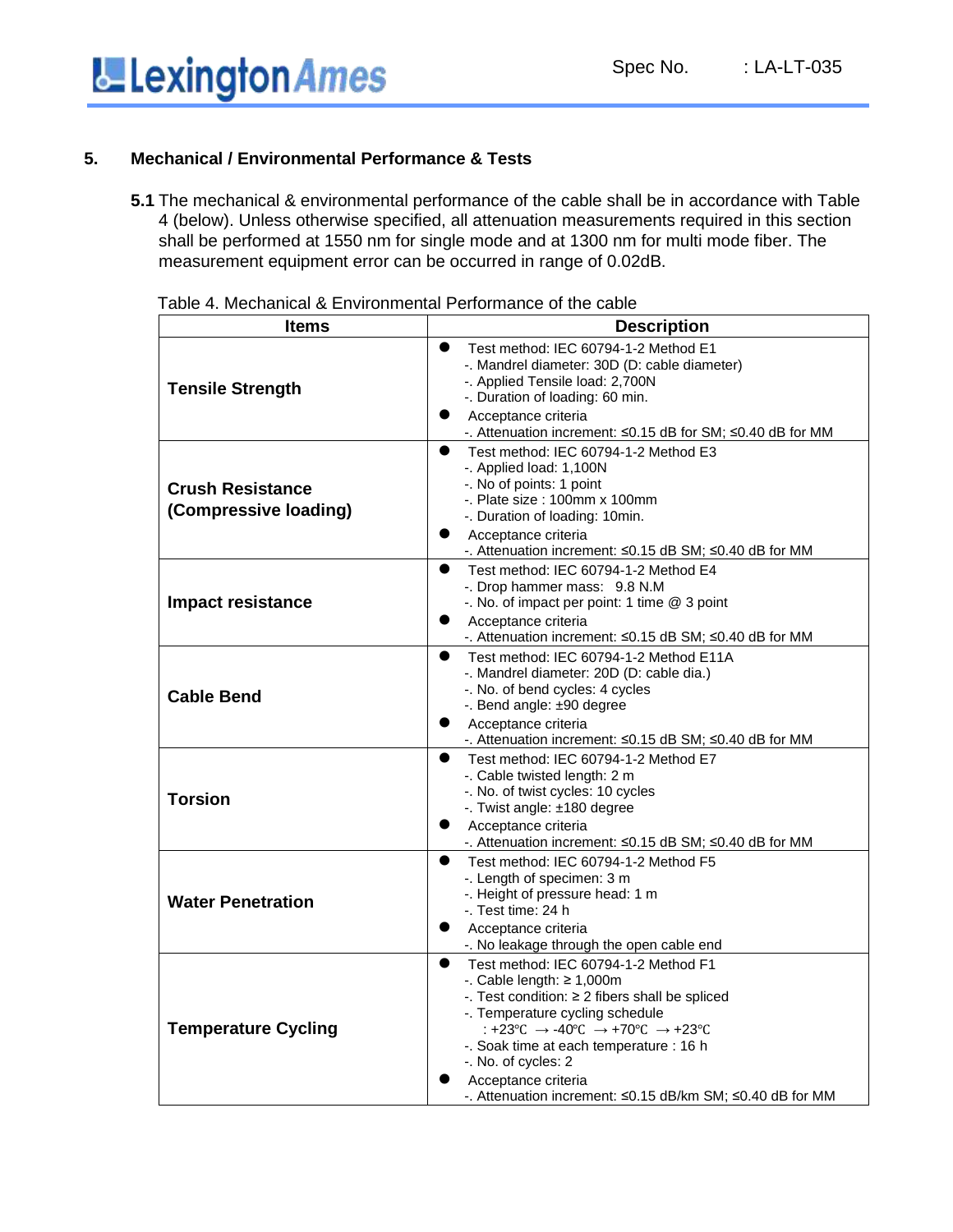

#### **6. Packing and marking**

#### **6.1** Cable marking

The jacket shall be marked every two feet with following information.

- **1)** Cable type & counts
- **2)** Name of the manufacturer
- **3)** Year of manufacture (YYYY)
- **4)** Serial number (NNNNN)
- **5)** Length marking (FT)

#### ● Ex) For SM 72 fiber cable  **00002FT OPP-LT-035 SM 072C LAC YYYY NNNNN 00004FT**

#### **6.2** Cable packing

- **6.2.1** Standard length of cable shall be accordance with Appendix 2. Other cable length is also available if required by customer.
- **6.2.2** Each length of the cable shall be wound on a separate wooden reel.
- **6.2.3** Both ends of the cable shall be sealed with a suitable plastic cap to prevent the entry of moisture during shipping, handling and storage.
- **6.2.4** The cable ends shall be securely fastened to the reel to prevent the cable from becoming loose in transit or during placing operations.
- **6.2.5** The inner end of the cable is housed into a slot on the side of the reel without extra cable length for testing.
- **6.2.6** The reels must have a number of rotations that there is a min. free space of 50mm between the upper layer and the edge of the flanges.
- **6.2.7** Circumference battens or Wood-fiber board shall be secured with steel band to protect the cable during normal handling and storage.

#### **6.3** Cable reel

- **6.3.1** Details given below shall be distinctly marked on a weather proof material on both outer sides of the reel flange;
	- **1)** Customer's name
	- **2)** Contract Number
	- **3)** Type & fiber counts of cable
	- **4)** Length of cable in meter/feet
	- **5)** Drum number & Gross & Net weight in kilograms/pounds
	- **6)** Year of manufacture and the manufacturer
	- **7)** Arrow showing the direction the drum shall be rolled
	- \* Other shipping mark is also available if required by customer.
- **6.3.2** The cable shall be wound on the reel designed to prevent damages during shipment and installation.
- **6.3.3** The minimum barrel diameter of the cable drums shall be at least 30 times the overall cable diameter.
- **6.3.4** The arbor holes provided in the reels shall be 75 ~ 125 mm in diameter. The arbor hole on each flange shall be reinforced with a bearing plate.